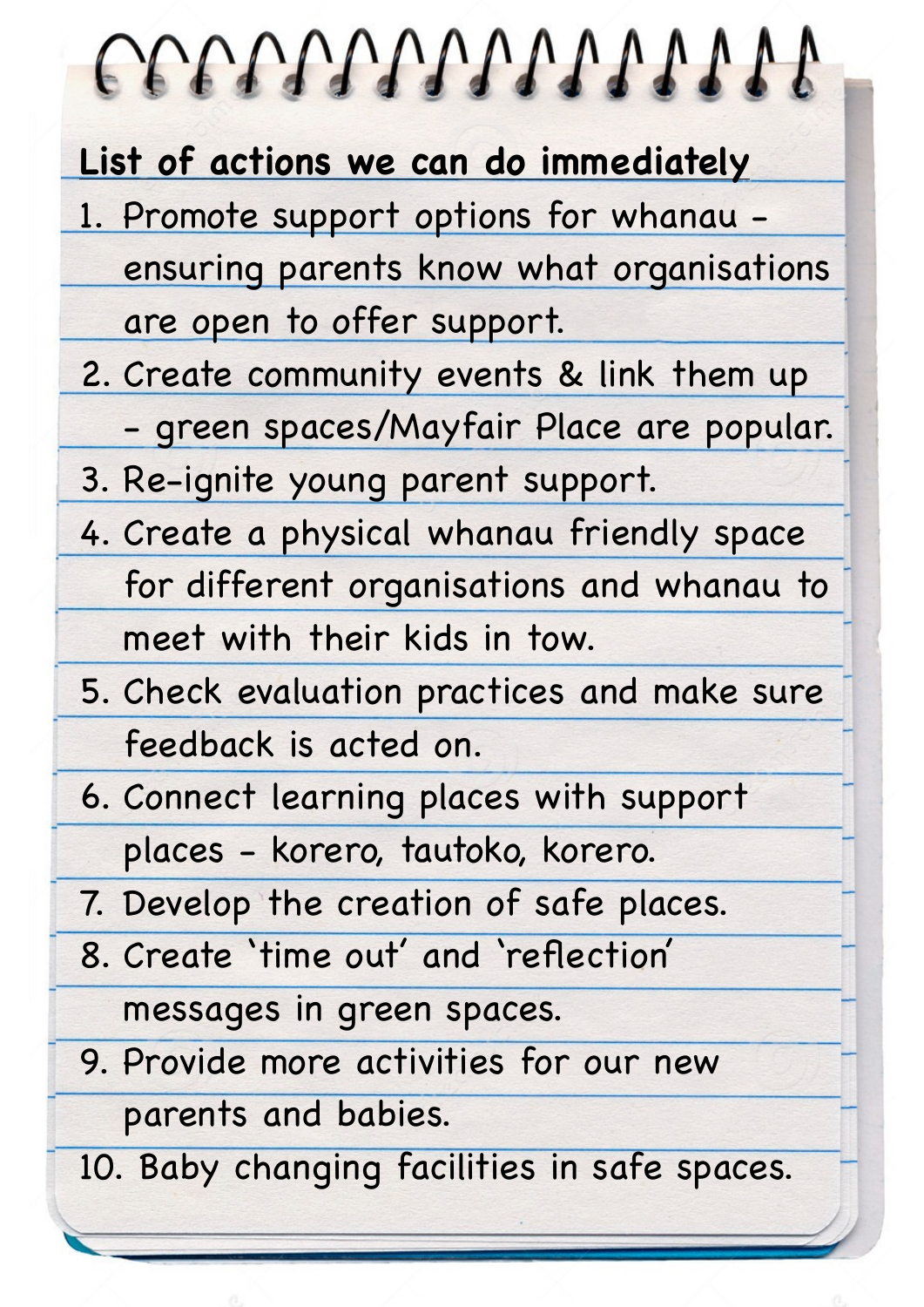## COOPOOPOOPDADADA **List of actions we can do immediately** 11.Develop our parks - make them safer, fence some, provide different activities. 12.Develop and build the Tamaki Community Patrols. 13.Plant more trees for shade at parks and

beaches.

14.Create parenting support services for dads.

15.Develop a focus on keeping kids safe in the community.